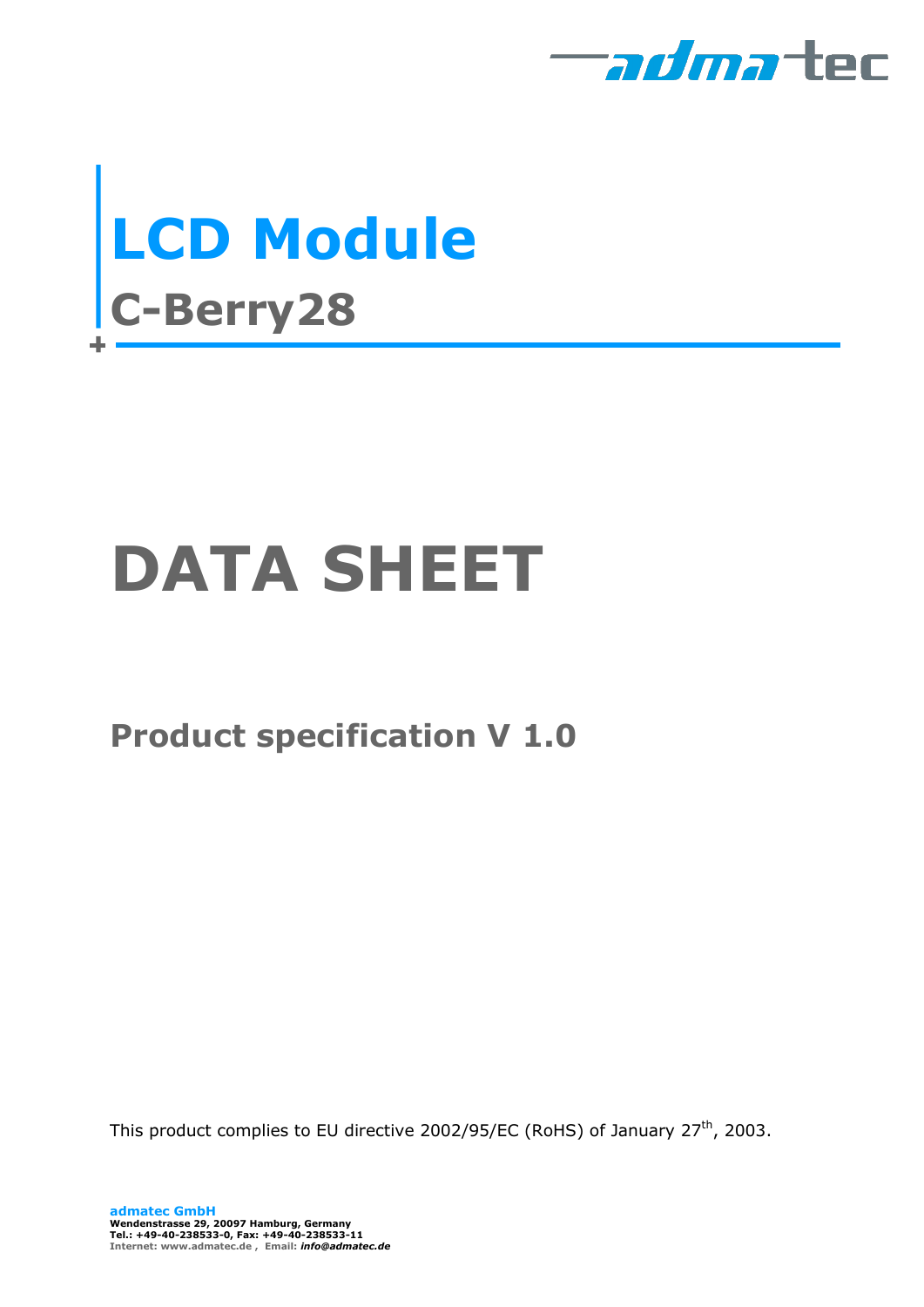

## **Revision record**

#### **Table 0.1: Revision record**

| Rev. | <b>Date</b> | <b>Chapter</b> | <b>Description</b> |
|------|-------------|----------------|--------------------|
| 1.0  | 2014-08-14  | all            | initial release    |
|      |             |                |                    |
|      |             |                |                    |
|      |             |                |                    |
|      |             |                |                    |
|      |             |                |                    |
|      |             |                |                    |
|      |             |                |                    |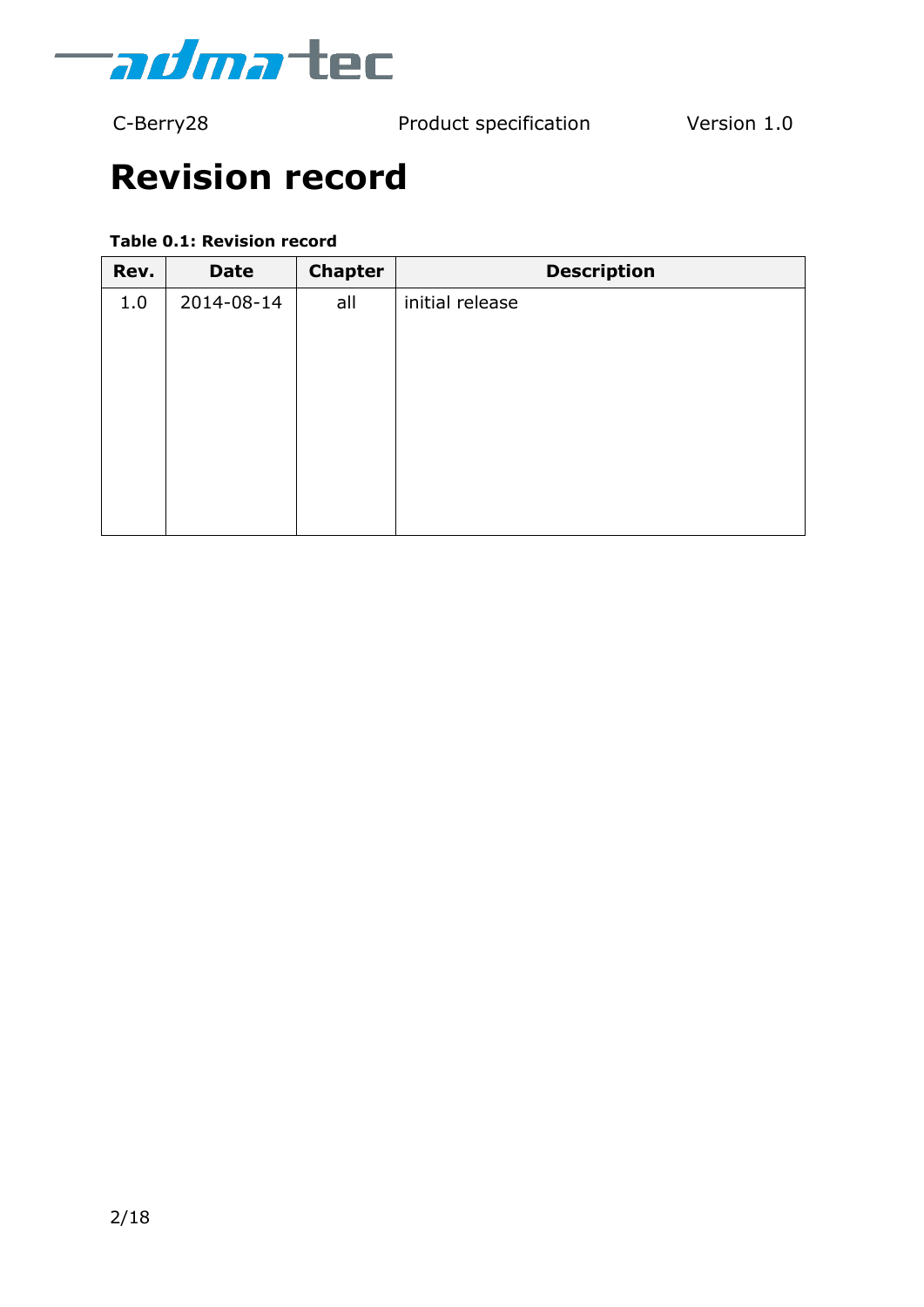

## **Table of content**

|              | <b>Subject</b> |                                             | Page |
|--------------|----------------|---------------------------------------------|------|
| 1            |                | <b>General data</b>                         | 4    |
| $\mathbf{2}$ |                | Absolute maximum ratings                    | 5    |
|              | 2.1            | Electrical absolute maximum ratings         | 5    |
|              |                | 2.2 Environmental absolute maximum ratings  | 5    |
| 3.           |                | <b>Electrical characteristics</b>           | 6    |
|              | 3.1            | Electrical characteristics of C-Berry28     | 6    |
|              |                | 3.2 Electrical characteristics of backlight | 6    |
| 4            |                | <b>Optical characteristics of TFT</b>       | 7    |
| 5            |                | <b>Block diagram</b>                        | 8    |
|              |                |                                             | 9    |
| 6            |                | <b>Interface description</b>                | 9    |
|              | 6.1            | Interface of C-Berry28 connector X2 and X3  |      |
| 7            |                | <b>Hardware</b>                             | 10   |
|              |                | 7.1 Schematic of C-Berry28                  | 10   |
|              |                | 7.2 PCB of C-Berry28                        | 11   |
|              |                | 8 Software                                  | 12   |
|              | 8.1            | C-Berry28 example                           | 12   |
|              |                | 8.2 Additional software                     | 14   |
|              |                | 8.3 Timing characteristics                  | 14   |
| 9            |                | <b>Reliability data for TFT</b>             | 15   |
|              | 9.1            | Test condition                              | 15   |
|              |                | 10 Assembly                                 | 16   |
|              |                | <b>11 Drawing</b>                           | 17   |
|              |                | 11.1 Drawing of TFT Module with TFT Adapter | 17   |
|              |                | <b>12 LCM handling</b>                      | 18   |
|              |                |                                             |      |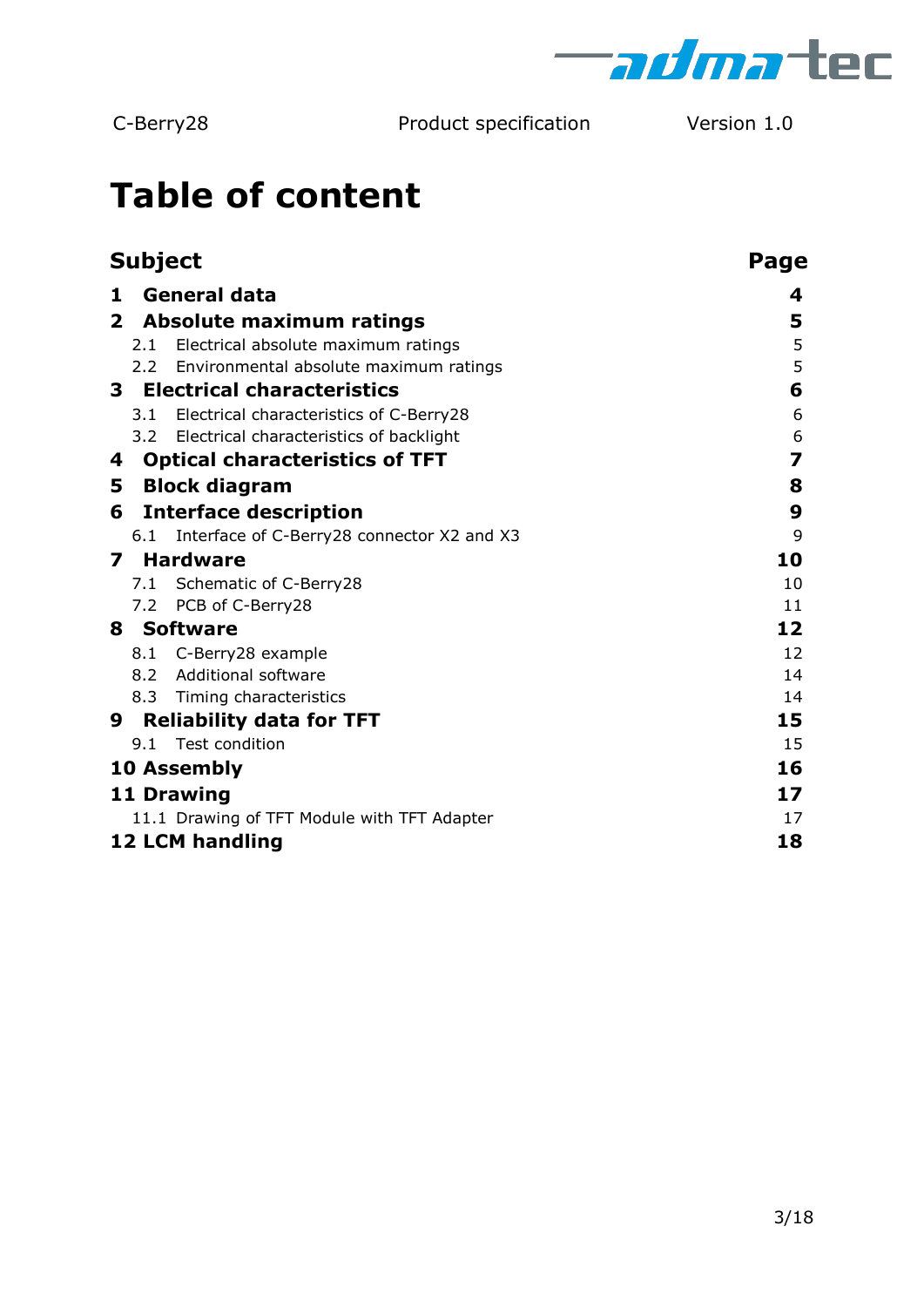

## <span id="page-3-0"></span>**1 General data**

#### **Table 1.1: General data**

| No.             | <b>Item</b>        | <b>Content</b>                            |
|-----------------|--------------------|-------------------------------------------|
| 1.              | module size        | 85.0 mm (W) $*$ 56.0 mm (H) $*$ 17 mm (D) |
| 2.              | active area        | 43.2 mm (W) * 57.6 mm (H)                 |
| 3.              | pixel size         | $0.18$ mm (W) $*$ 0.18 mm (H)             |
| 4.              | number of dots     | 240 * 3 (RGB) (W) * 320 (H)               |
| 5.              | LCD typ            | TFT color 262k, transmissive              |
| backlight<br>6. |                    | LED white                                 |
| 7.              | graphic controller | ST7789                                    |
| 8.              | interface          | 4-wire SPI                                |
| 9.              | weight             | 36g (approx.)                             |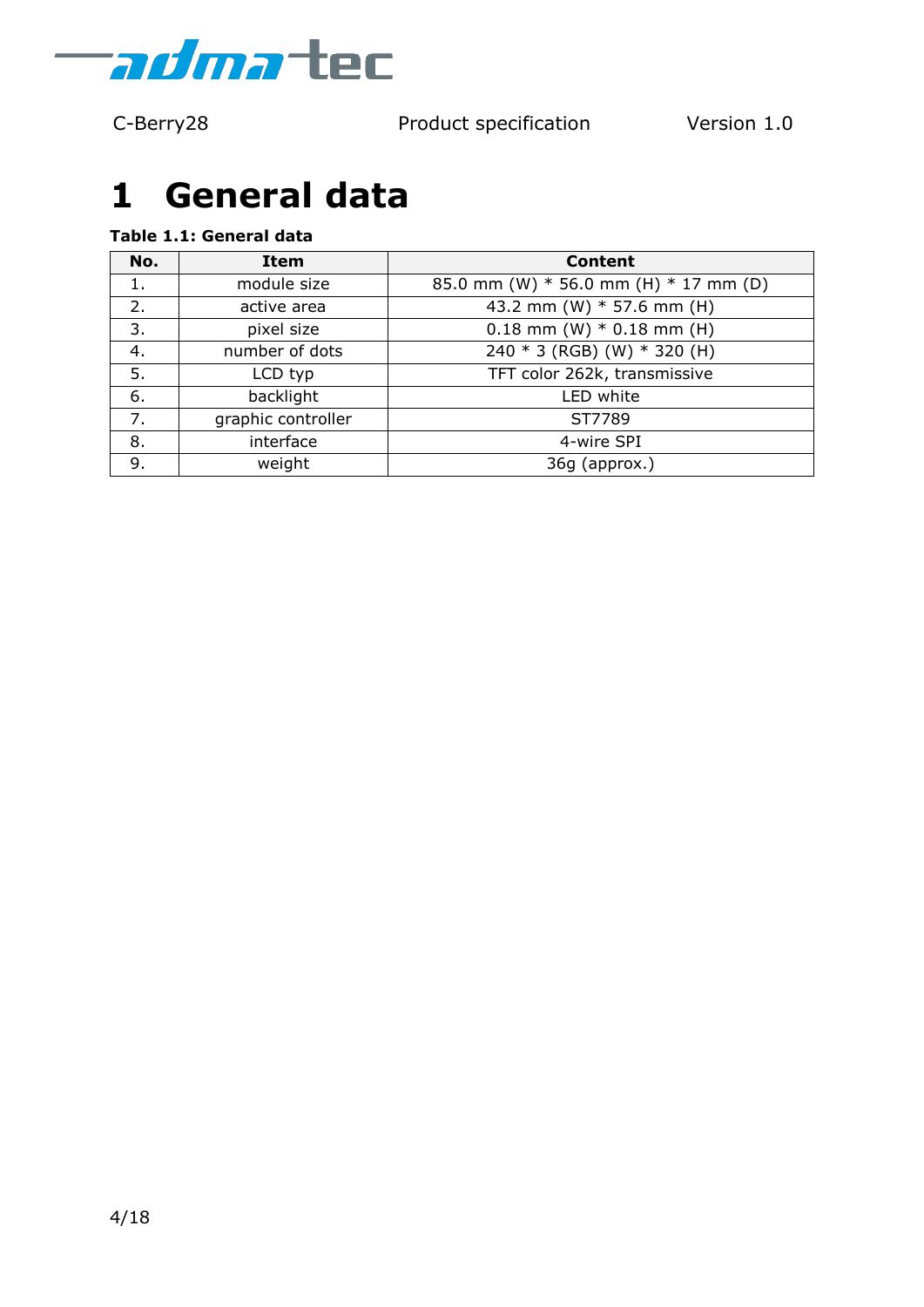

## <span id="page-4-0"></span>**2 Absolute maximum ratings**

Within this specification all voltages are referred to ground (GND).

Absolute maximum ratings are defined ratings, which when being exceeded may cause permanent damage to the device. Moreover, this device is not guaranteed to operate properly at the maximum ratings. These are stress ratings only and functional operation of the device at these or any other condition beyond those indicated under ['3](#page-5-0) Electrical [characteristics'](#page-5-0) is not implied.

### <span id="page-4-1"></span>**2.1 Electrical absolute maximum ratings**

#### **Table 2.1: Electrical absolute maximum ratings**

| Item               | <b>Symbol</b>              | Min.   | Max.          | Unit | <b>Comment</b> |
|--------------------|----------------------------|--------|---------------|------|----------------|
| power supply       | $\mathsf{V}_{\mathsf{cc}}$ | $-0.3$ | 4.0           |      | $- -$          |
| input voltage      | V,                         | $-0.5$ | $V_{cc}$ +0.3 |      | $- -$          |
| static electricity | $- -$                      | $- -$  | $ -$          | $ -$ | see note       |

Note: LCM should be grounded during handling.

### <span id="page-4-2"></span>**2.2 Environmental absolute maximum ratings**

#### **Table 2.2: Environmental absolute maximum ratings**

| Item                  | <b>Symbol</b> | Min.  | Max. | Unit         | Comment |
|-----------------------|---------------|-------|------|--------------|---------|
| operating temperature | OP            | $-20$ |      | $\circ$<br>֊ | $- -$   |
| storage temperature   | ST            | $-30$ | 80   | $\circ$<br>∼ | $- -$   |

Note: Background color might change slightly depending on ambient temperature (Ta). That phenomenon is reversible.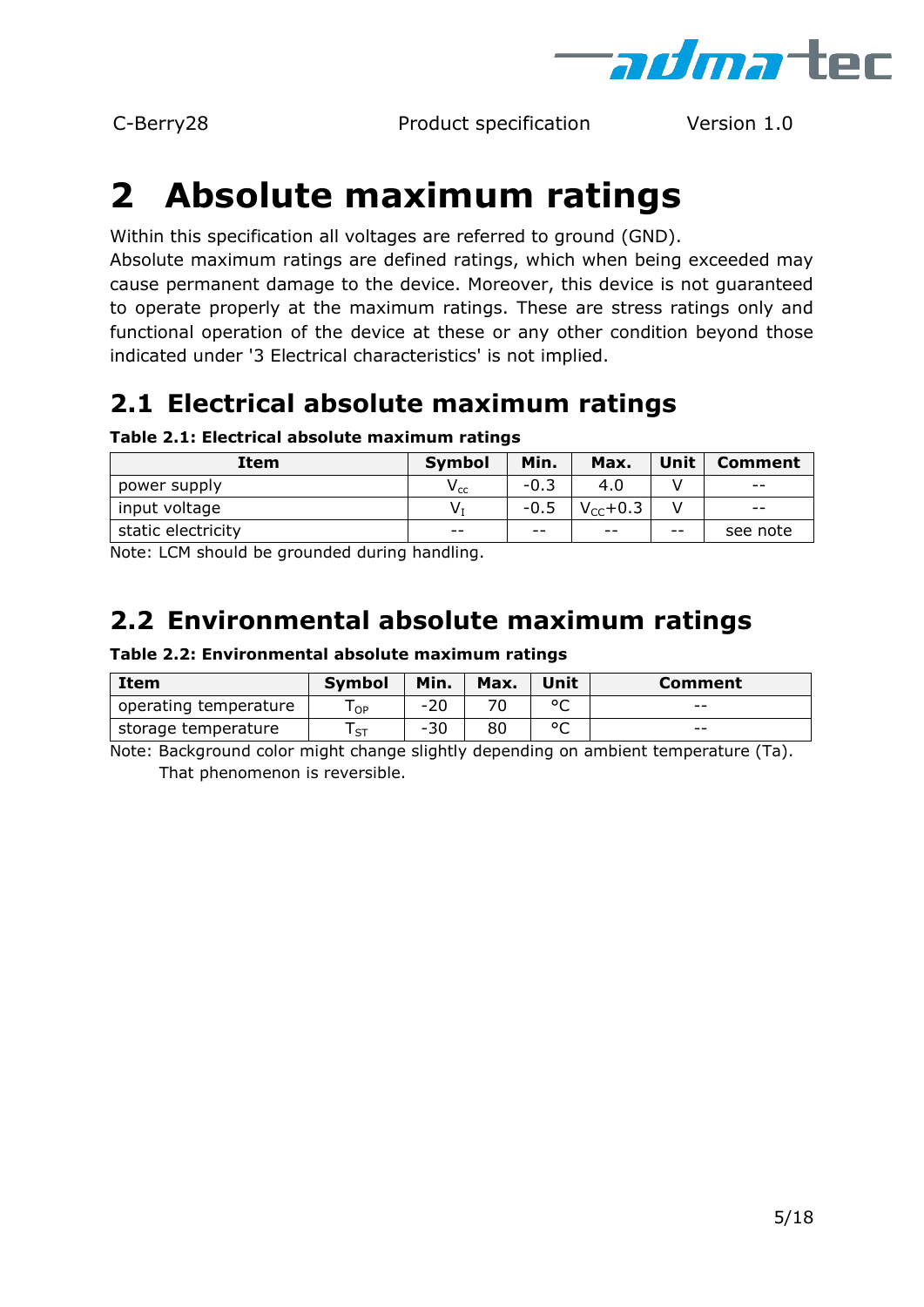

## <span id="page-5-0"></span>**3 Electrical characteristics**

### <span id="page-5-1"></span>**3.1 Electrical characteristics of C-Berry28**

#### **Table 3.1: Electrical characteristic of C-Berry28**

 $Ta = 25^{\circ}C$ 

| <b>Item</b>               | Symbol                     | <b>Condition</b> | Min.        | Typ.  | Max.        | Unit |
|---------------------------|----------------------------|------------------|-------------|-------|-------------|------|
| power supply for<br>logic | $V_{cc}$                   |                  | 2.6         | 2.8   | 3.3         |      |
| input voltage             | $\mathsf{V}_{\mathrm{IH}}$ | H-level          | $0.8V_{CC}$ | $- -$ | $V_{CC}$    |      |
|                           | $\mathsf{V}_{\text{IL}}$   | L-level          | <b>GND</b>  | $ -$  | $0.2V_{CC}$ |      |
| power supply<br>current   | $\rm I_{CC}$               | $V_{CC} = 2.8V$  | --          | 10    | --          | mA   |

#### <span id="page-5-2"></span>**3.2 Electrical characteristics of backlight**

| Item                    | <b>Symbol</b>              | Min.  | Typ. | Max.  | Unit | <b>Condition</b> |
|-------------------------|----------------------------|-------|------|-------|------|------------------|
| applied forward voltage | $\mathsf{V}_{\mathsf{AC}}$ |       |      |       |      | at 100%PWM       |
| applied forward current | $I_{AC}$                   | $- -$ | 80   | $- -$ | mA   |                  |

**Table 3.2: Electrical characteristics of backlight**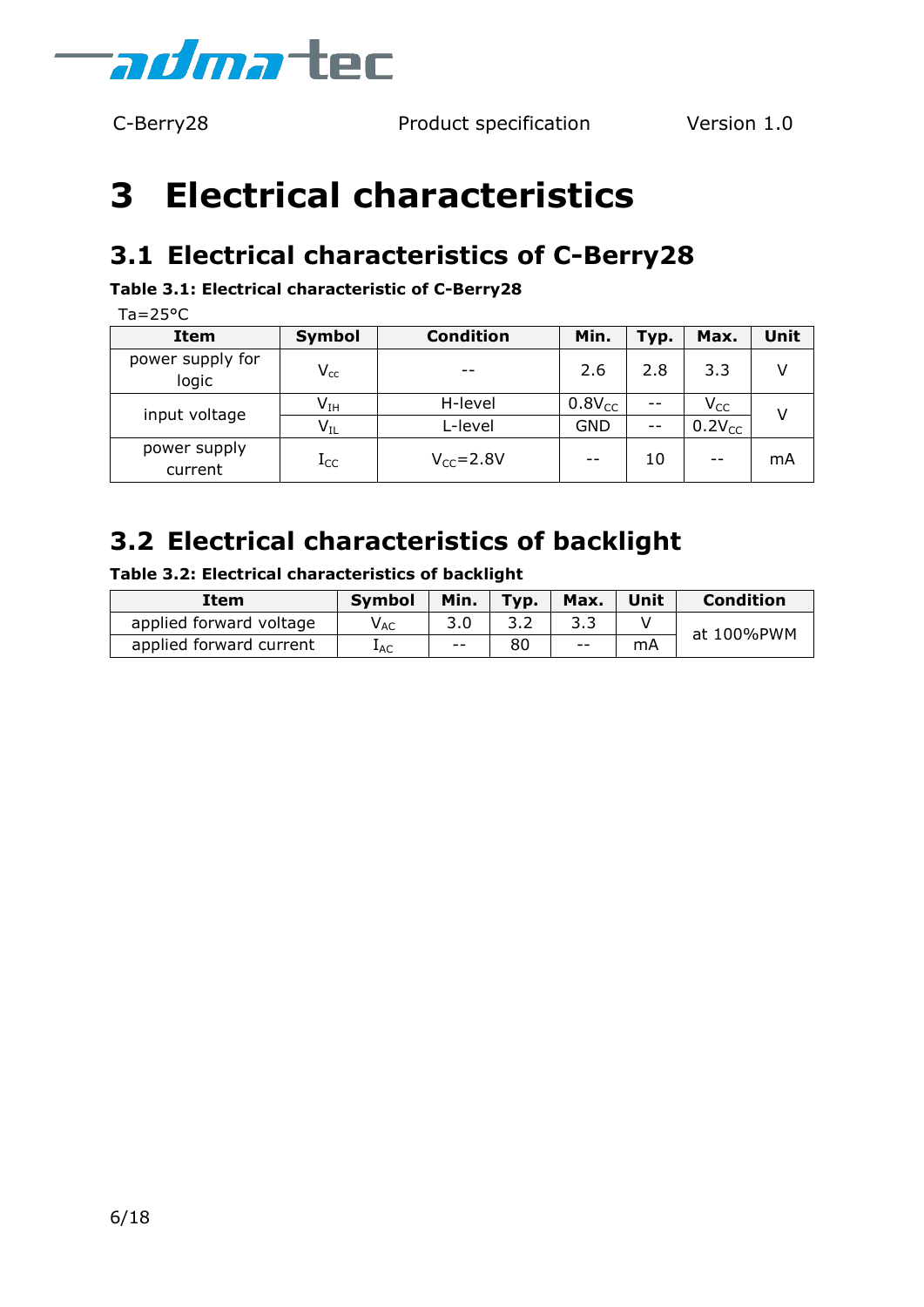

## <span id="page-6-0"></span>**4 Optical characteristics of TFT**

#### **Table 4.1: Optical characteristics**

 $Ta = 25^{\circ}C$ 

| <b>Item</b>                  | Symbol | <b>Condition</b>                | Min. | Typ. | Max. | Unit              |
|------------------------------|--------|---------------------------------|------|------|------|-------------------|
|                              |        | $\theta(\varphi = 0^{\circ})$   |      | 65   |      | $\circ$           |
| viewing angle<br>$Cr \ge 10$ | Θ      | $\theta(\varphi = 180^{\circ})$ |      | 55   |      | $\circ$           |
|                              |        | $\theta(\varphi = 90^{\circ})$  |      | 60   |      | $\circ$           |
|                              |        | $\theta(\varphi = 270^{\circ})$ |      | 60   |      | $\circ$           |
| contrast ratio               | Cr     |                                 |      | 250  | --   | $\circ$           |
| surface luminance of LCM     |        | at 100% PWM                     |      | 270  | $ -$ | cd/m <sup>2</sup> |

#### **Note 1: Definition of viewing angle**  $\theta(\varphi)$



#### **Note 2: Definition of contrast ratio (Cr)**

The brightness is measured with a TOPCON BM-7 at the center point of the TFT. The contrast is defined by the following equation:

$$
Cr = \frac{Brightness when TFT is at "White" state}{Brightness when TFT is at "Black" state}
$$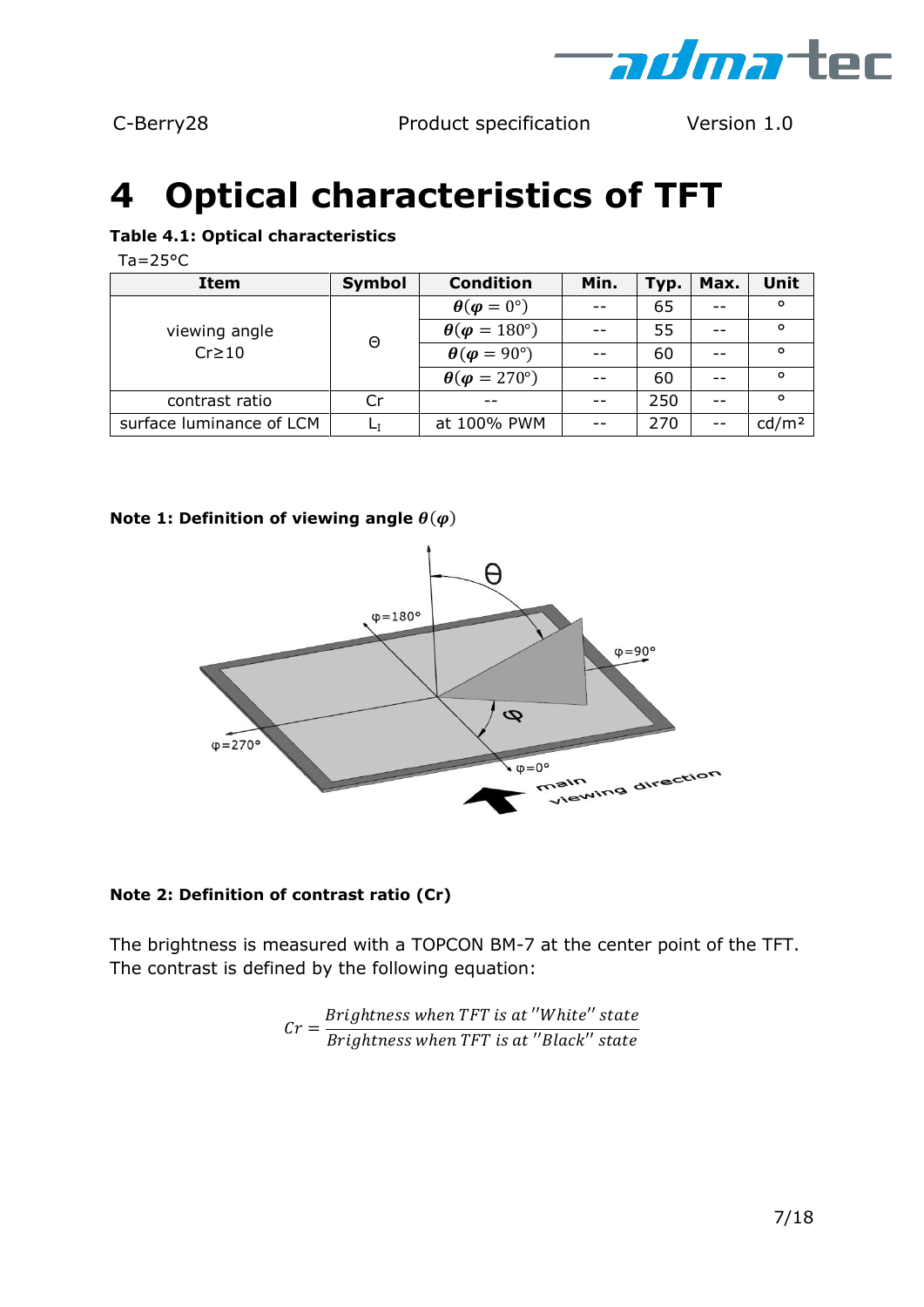

## <span id="page-7-0"></span>**5 Block diagram**



**Figure 5.1 : Block diagram of C-Berry28**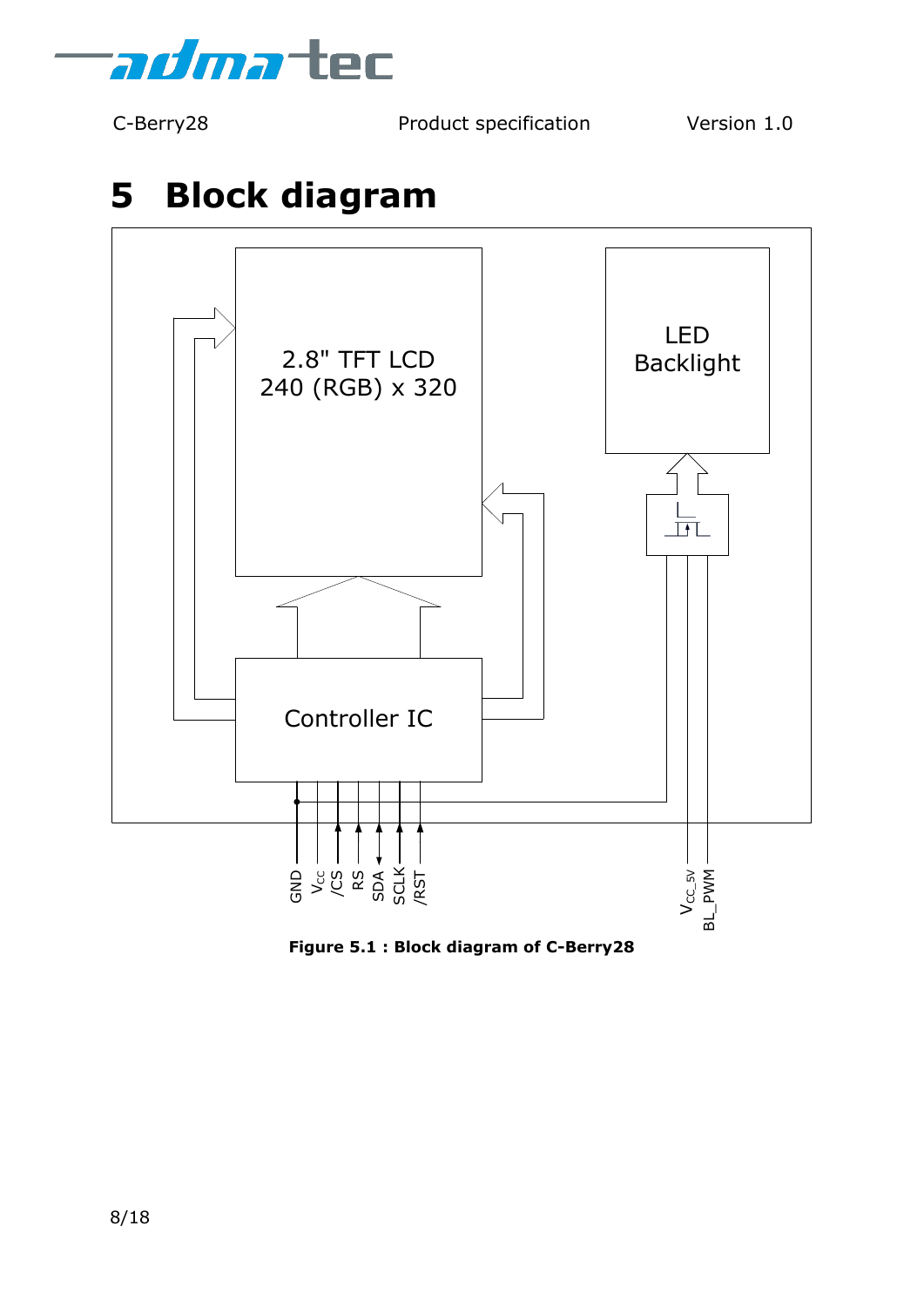

## <span id="page-8-0"></span>**6 Interface description**

### <span id="page-8-1"></span>**6.1 Interface of C-Berry28 connector X2 and X3**

| <b>Symbol</b>     | Pin no.        | IO          | <b>Function</b>                                   |
|-------------------|----------------|-------------|---------------------------------------------------|
| $V_{CC}$          | 1              | <b>PWR</b>  | power supply 3.3V                                 |
| $V_{CC\_5V}$      | $\overline{2}$ | <b>PWR</b>  | power supply 5V                                   |
| GPIO <sub>2</sub> | 3              | I/O         | raspberry pi GPIO port                            |
| $V_{CC_5V}$       | $\overline{4}$ | <b>PWR</b>  | power supply 5V                                   |
| GPIO3             | 5              | I/O         | raspberry pi GPIO port                            |
| <b>GND</b>        | 6              | <b>PWR</b>  | ground                                            |
| GPIO4             | $\overline{7}$ | I/O         | raspberry pi GPIO port                            |
| GPIO14            | 8              | I/O         | raspberry pi GPIO port                            |
| <b>GND</b>        | 9              | <b>PWR</b>  | ground                                            |
| GPIO15            | 10             | I/O         | raspberry pi GPIO port                            |
| GPIO17            | 11             | I/O         | raspberry pi GPIO port                            |
| BL PWM            | 12             | $\mathbf I$ | PWM for backlight control                         |
| GPIO21            | 13             | I/O         | raspberry pi GPIO port                            |
| <b>GND</b>        | 14             | <b>PWR</b>  | ground                                            |
| <b>RS</b>         | 15             | L           | register select                                   |
|                   |                |             | $'H' = control word$ $'L' = display$ display data |
| GPIO23            | 16             | I/O         | raspberry pi GPIO port                            |
| $V_{CC}$          | 17             | <b>PWR</b>  | power supply 3.3V                                 |
| GPIO24            | 18             | I/O         | raspberry pi GPIO port                            |
| <b>SDA</b>        | 19             | I/O         | serial data                                       |
| <b>GND</b>        | 20             | <b>PWR</b>  | ground                                            |
| GPIO9             | 21             | I/O         | raspberry pi GPIO port                            |
| /RST              | 22             | $\mathbf I$ | reset                                             |
| <b>SCLK</b>       | 23             | $\mathbf I$ | serial clock                                      |
| $\overline{/CS}$  | 24             | $\mathbf I$ | chip select                                       |
| <b>GND</b>        | 25             | <b>PWR</b>  | ground                                            |
| GPIO7             | 26             | I/O         | raspberry pi GPIO port                            |

**Table 6.1: LCD interface description**

Female connector: 2x13 pin, 2.54 mm pitch connect it to Raspberry Pi© Model B port P1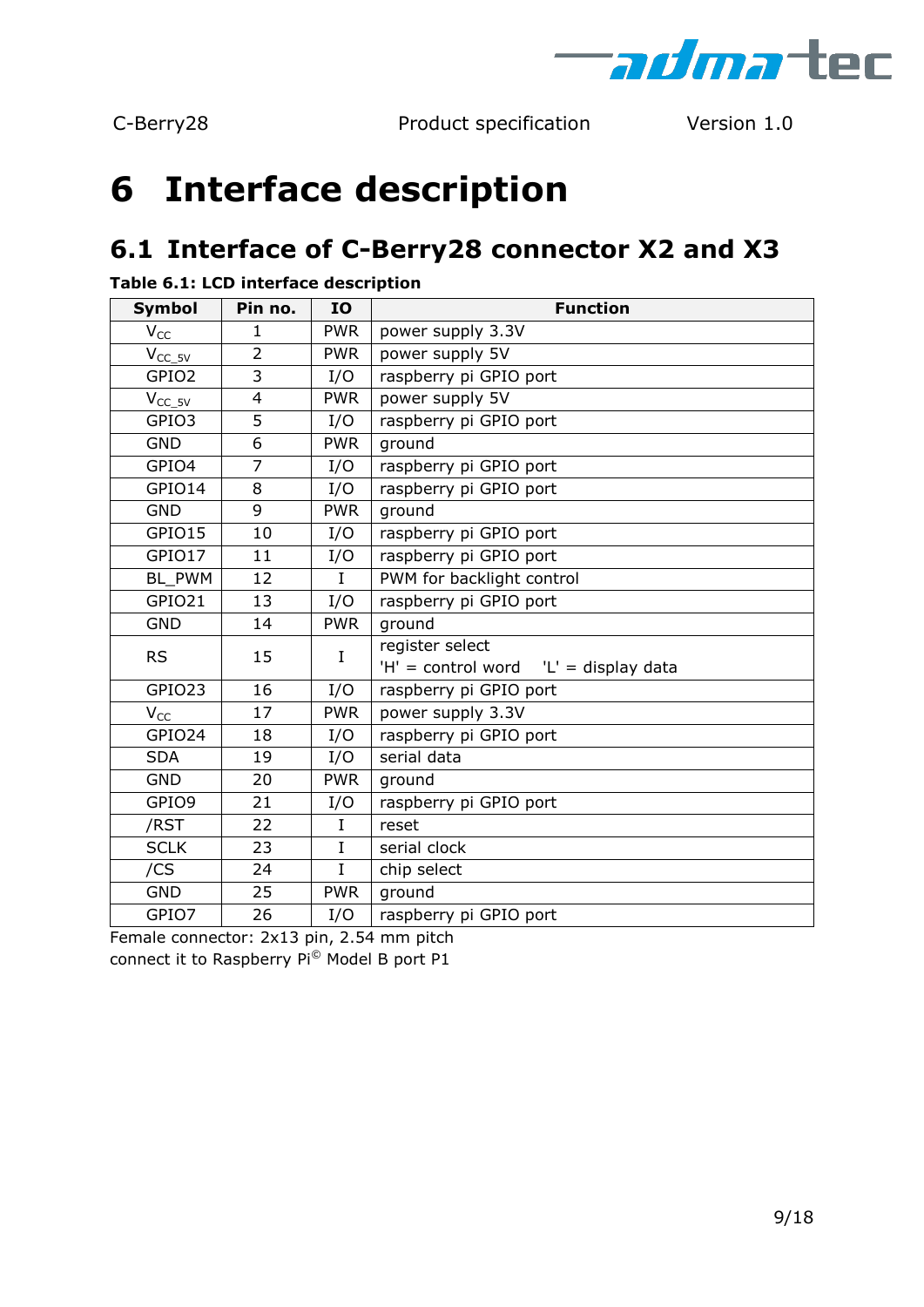

## <span id="page-9-0"></span>**7 Hardware**

### <span id="page-9-1"></span>**7.1 Schematic of C-Berry28**



**Figure 7.1 : Schematic for C-Berry28**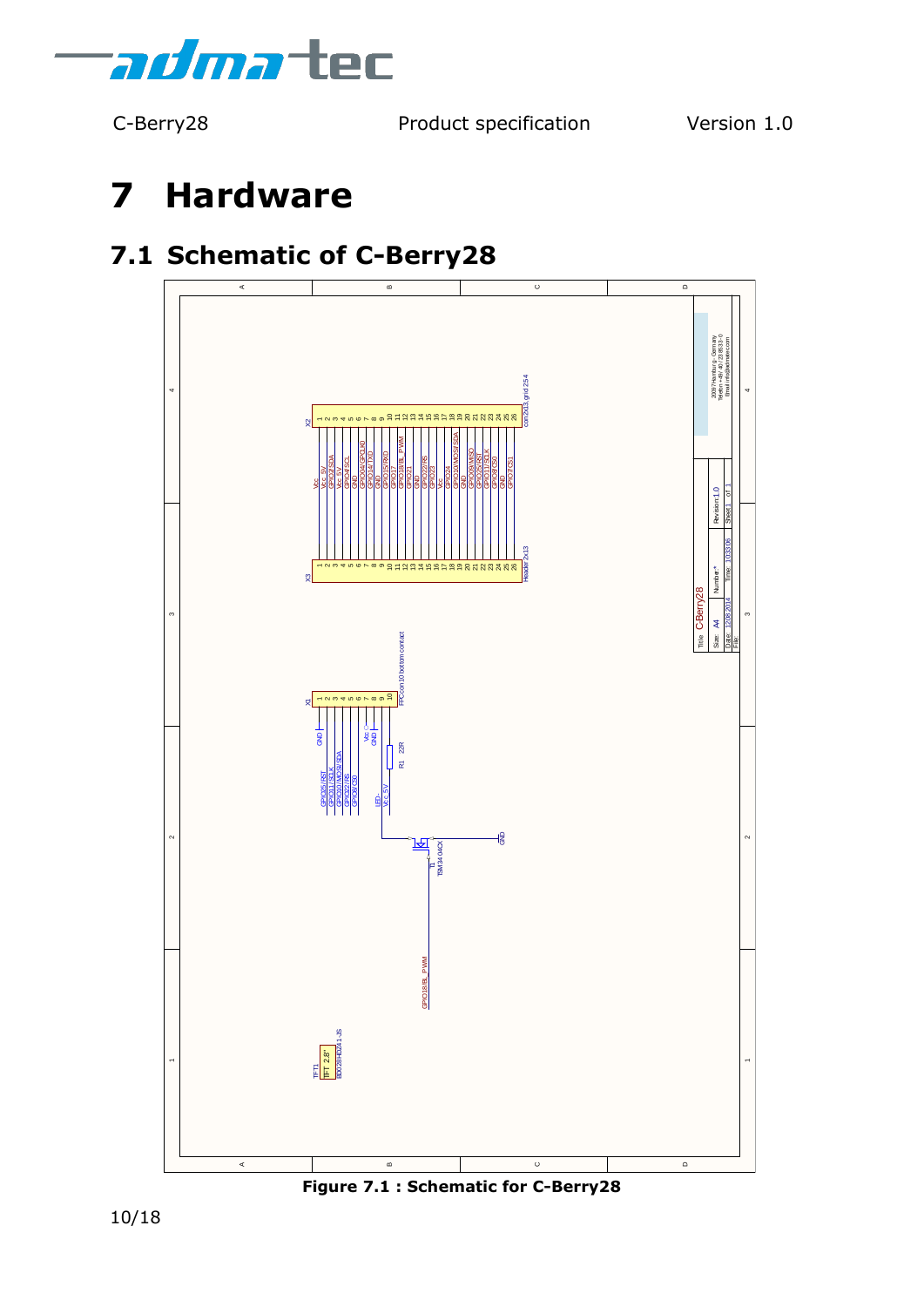

### <span id="page-10-0"></span>**7.2 PCB of C-Berry28**

The layout of the C-Berry28 is depicted by [Figure 7.2.](#page-10-1) The connector X2 will be used to connect the C-Berry28 to the Raspberry Pi Module. On the bottom is an additional connector X3. It is the same connector as P1 from the Raspberry Pi module. For detailed information about X2 and X3 see chapter ["6](#page-8-0) [Interface description"](#page-8-0).



<span id="page-10-1"></span>**Figure 7.2 : PCB for C-Berry28**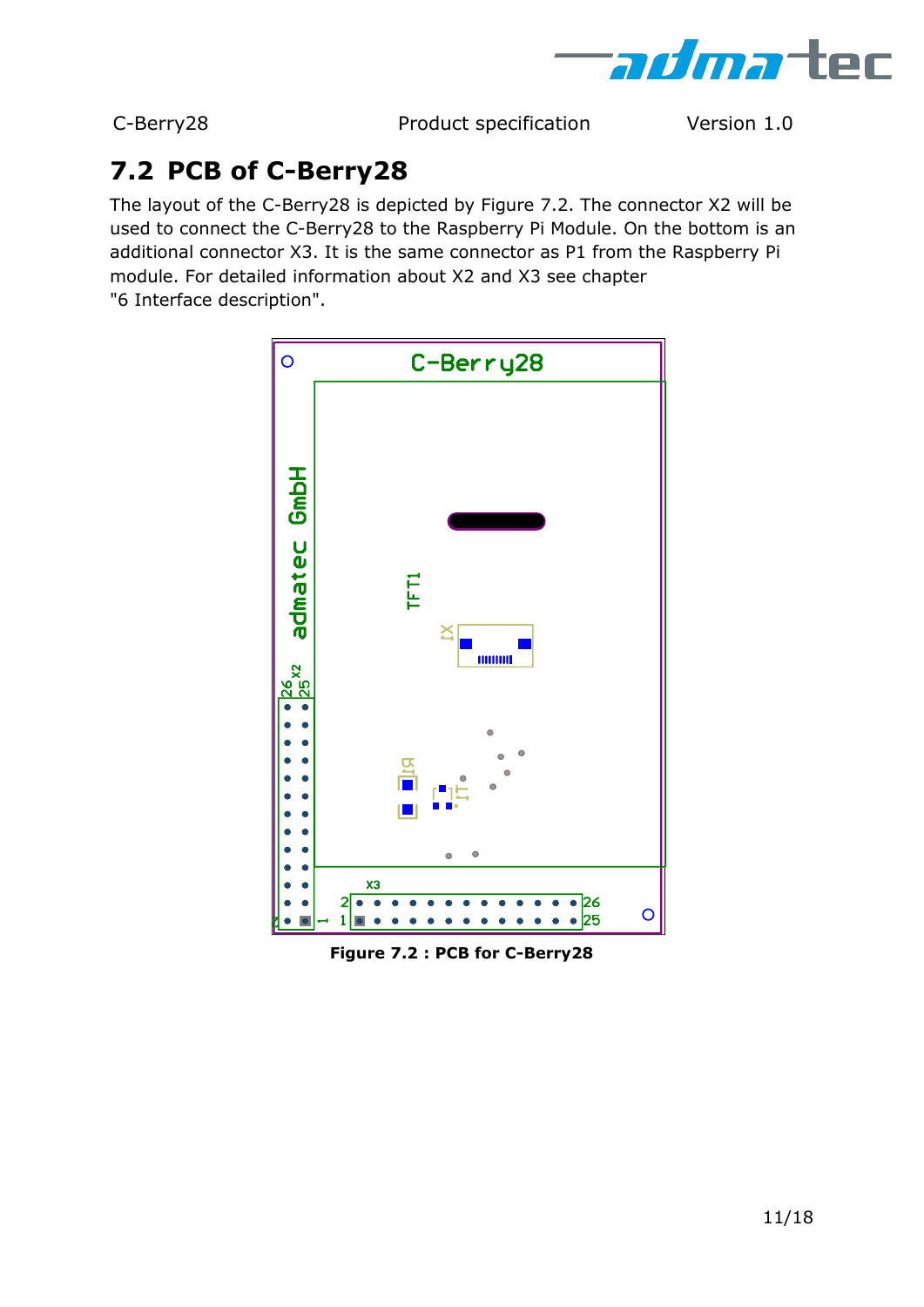

## <span id="page-11-0"></span>**8 Software**

#### <span id="page-11-1"></span>**8.1 C-Berry28 example**

An example software for C-Berry28 is available for download. Please follow this > *[link](http://admatec.de/sites/default/files/downloads/C-Berry28.tar.gz)* < or use the following install guide:

- start LXTerminal
- download the package wget<http://admatec.de/sites/default/files/downloads/C-Berry28.tar.gz>
- unzip the package tar zxvf C-Berry28.tar.gz
- compile the test software cd C-Berry28/SW/tft test make
- start the programm sudo ./tft\_test

To use this example it is required that the BCM2835 library is successfully installed.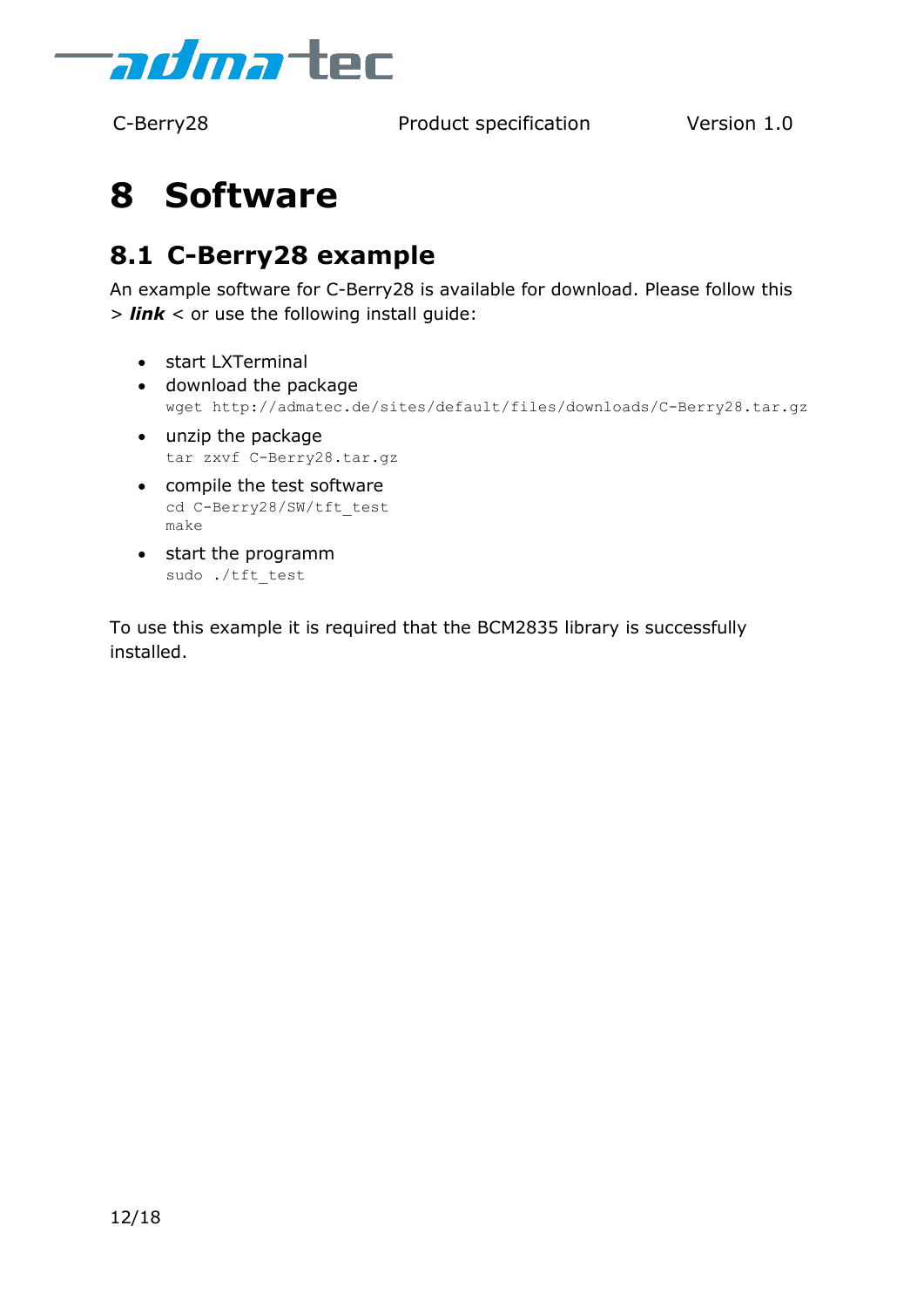

The package contains the folder structure like [Figure 8.1.](#page-12-0)

| C-Berry28                  |
|----------------------------|
| $\Box$ doc                 |
| C-Berry28.pdf              |
| ST7789.pdf                 |
| $\blacksquare$ HW          |
| Schematic_C-Berry28.pdf    |
| $\Box$ SW                  |
| <b>b</b> mp                |
| dadmatec.bmp               |
| $\blacksquare$ tft_test    |
| c tft_test.c               |
| c bmp.c                    |
| b] bmp.h                   |
| C ST7789.c                 |
| h ST7789.h                 |
| $\frac{c}{c}$ tft.c        |
| h tft.h                    |
| c examples.c               |
| h examples.h               |
| makefile                   |
| $\blacksquare$ fb2cberry28 |
|                            |

**Figure 8.1: Folder structure**

<span id="page-12-0"></span>In the doc folder is the specification of the C-Berry28 and the lcd driver ST7789. The HW folder contains the schematic of the C-Berry28.

The SW folder contains the source code. The source code consists of ST7789.c, tft.c, bmp.c, example.c and the corresponding header files, as well as tft\_test.c and a makefile. A short description of each file is given in [Table 8.1.](#page-13-2) The program allows displaying BMP files.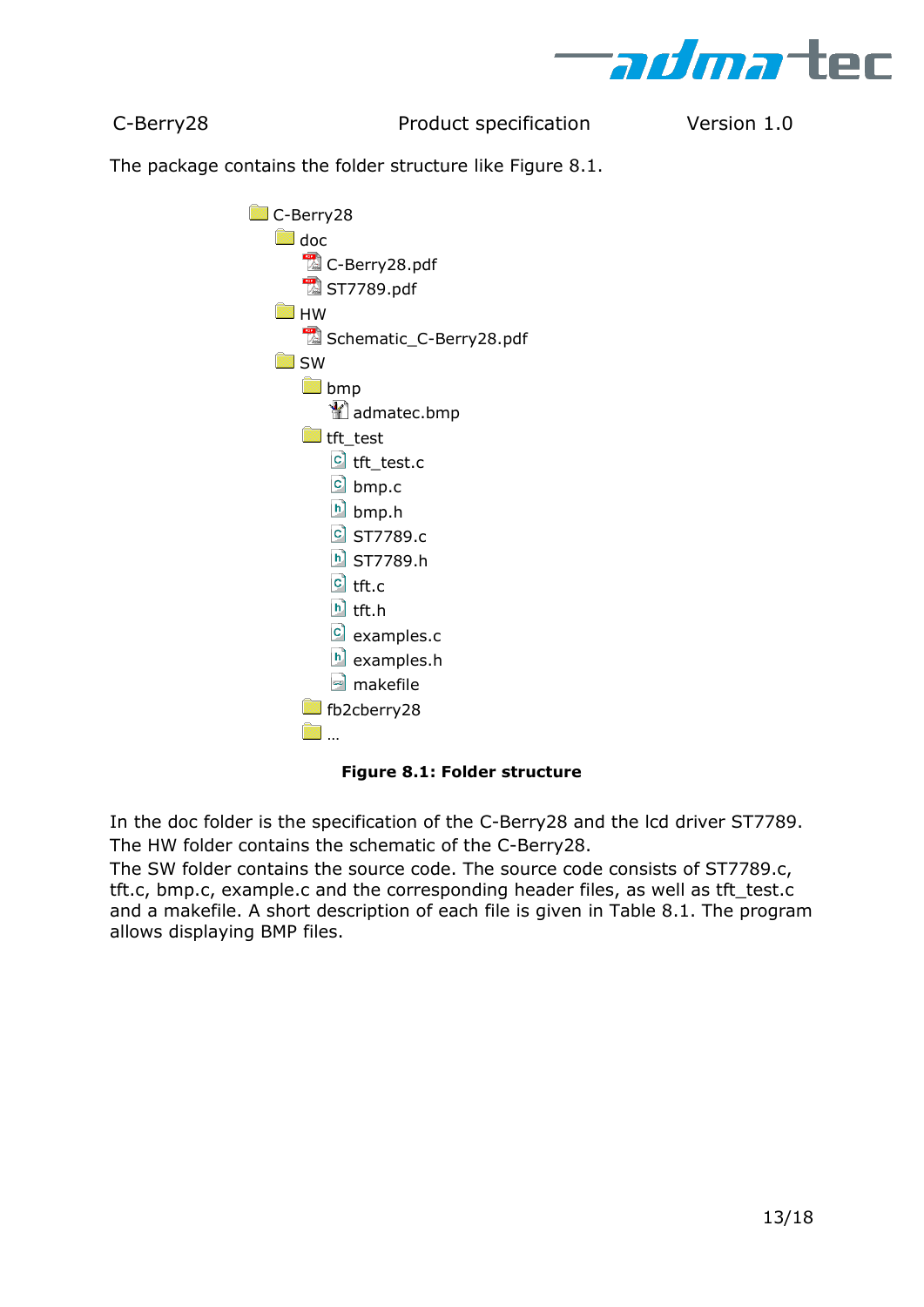

<span id="page-13-2"></span>

| Table 8.1: Functions of the different source files |  |  |  |
|----------------------------------------------------|--|--|--|
|----------------------------------------------------|--|--|--|

| <b>File</b>  | <b>Function</b>                                 |
|--------------|-------------------------------------------------|
| bmp.h/       | Image processing for showing BMP file on the    |
| bmp.c        | TFT. The BMP files must have a dimension of     |
|              | 320 x 240 pixel and a color depth of 24Bit.     |
| ST7789.h /   | Contains the definitions of the ST7789 register |
| ST7789.c     | and several functions to control the Icd driver |
|              | ST7789.                                         |
| tft.h $/$    | Responsible for the SPI communications and for  |
| tft.c        | the initialization of the GPIO Pins.            |
| examples.h / | Contains functions to demonstrate some          |
| examples.c   | opportunities                                   |
| tft test.c   | This file contains the main loop. The program   |
|              | shows one BMP file on the TFT.                  |

#### <span id="page-13-0"></span>**8.2 Additional software**

The package will be expanded with additional software examples on demand, like fb2cberry28.

#### <span id="page-13-1"></span>**8.3 Timing characteristics**

Please refer to the specification of IC ST7789.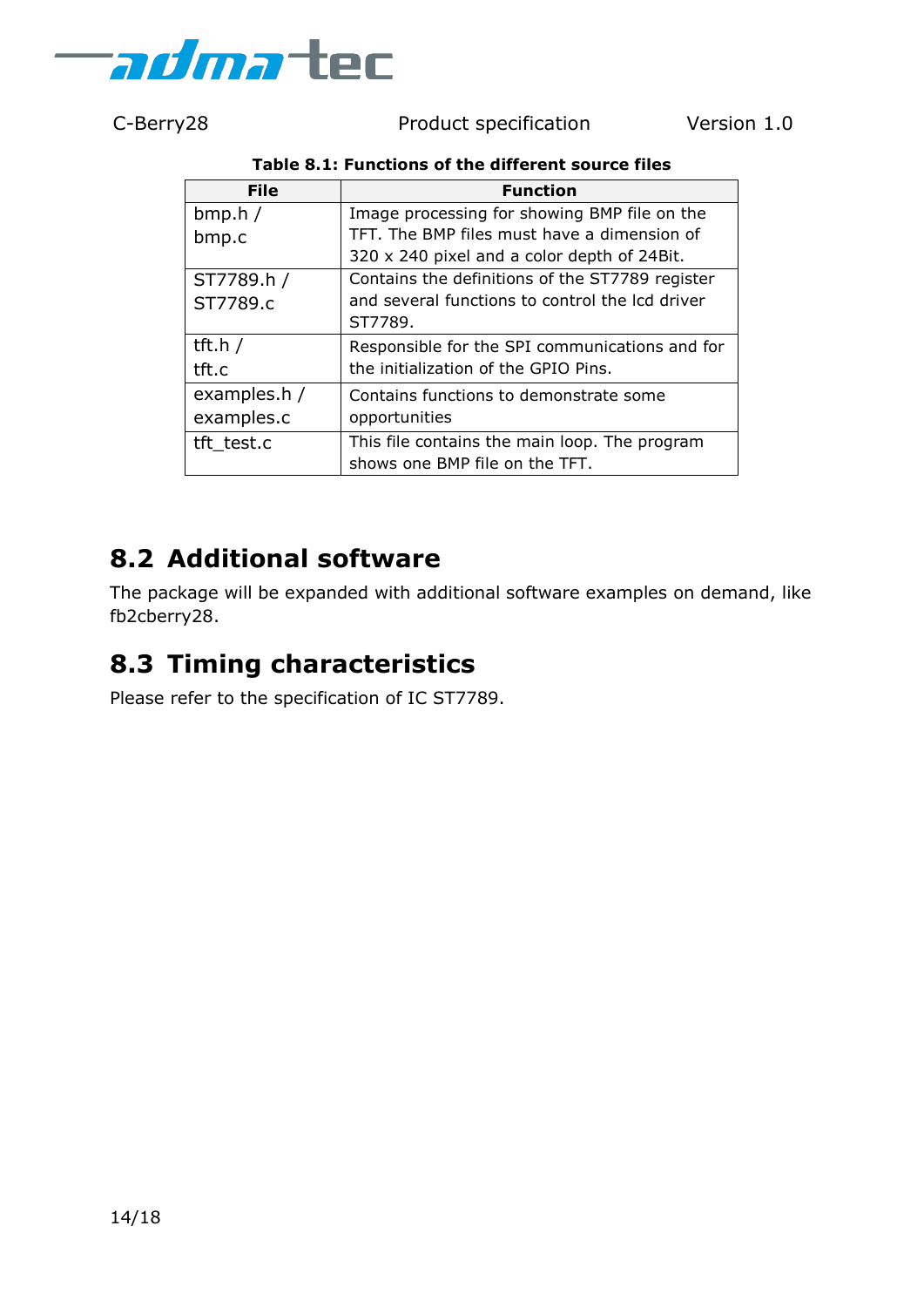

## <span id="page-14-0"></span>**9 Reliability data for TFT**

### <span id="page-14-1"></span>**9.1 Test condition**

#### **Table 9.1: Test condition**

| No. | <b>Item</b>          | <b>Condition</b>            |             | <b>Standard</b>          | <b>Note</b>  |
|-----|----------------------|-----------------------------|-------------|--------------------------|--------------|
| 1.  | high temp. storage   | $80^{\circ}$ C              | 240h        | appearance<br>w/o defect |              |
| 2.  | low. temp storage    | $-30^{\circ}$ C             | 240h        |                          |              |
| 3.  | high temp. & high    | $60^{\circ}$ C              | 240h        |                          |              |
|     | humid. storage       | 90%RH                       |             |                          |              |
| 4.  | high temp. operating | $70^{\circ}$ C              | 240h        |                          |              |
| 5.  | low temp. operating  | $-20^{\circ}$ C             | 240h        |                          |              |
| 6.  | thermal shock        | 30min@25°C<br>30min@-30°C → |             |                          |              |
|     |                      |                             | $(1$ cycle) |                          | 10<br>cycles |
|     |                      | 30min@25°C < 30min@80°C     |             |                          |              |

Note 1: In the standard condition, there shall be no practical problem that may affect the display function. After the reliability test, the product only guarantees operation, but doesn´t guarantee to fulfill all of the cosmetic specifications.

Note 2: Before cosmetic and function test, the product must have enough recovery time, at least 4 hours at room temperature.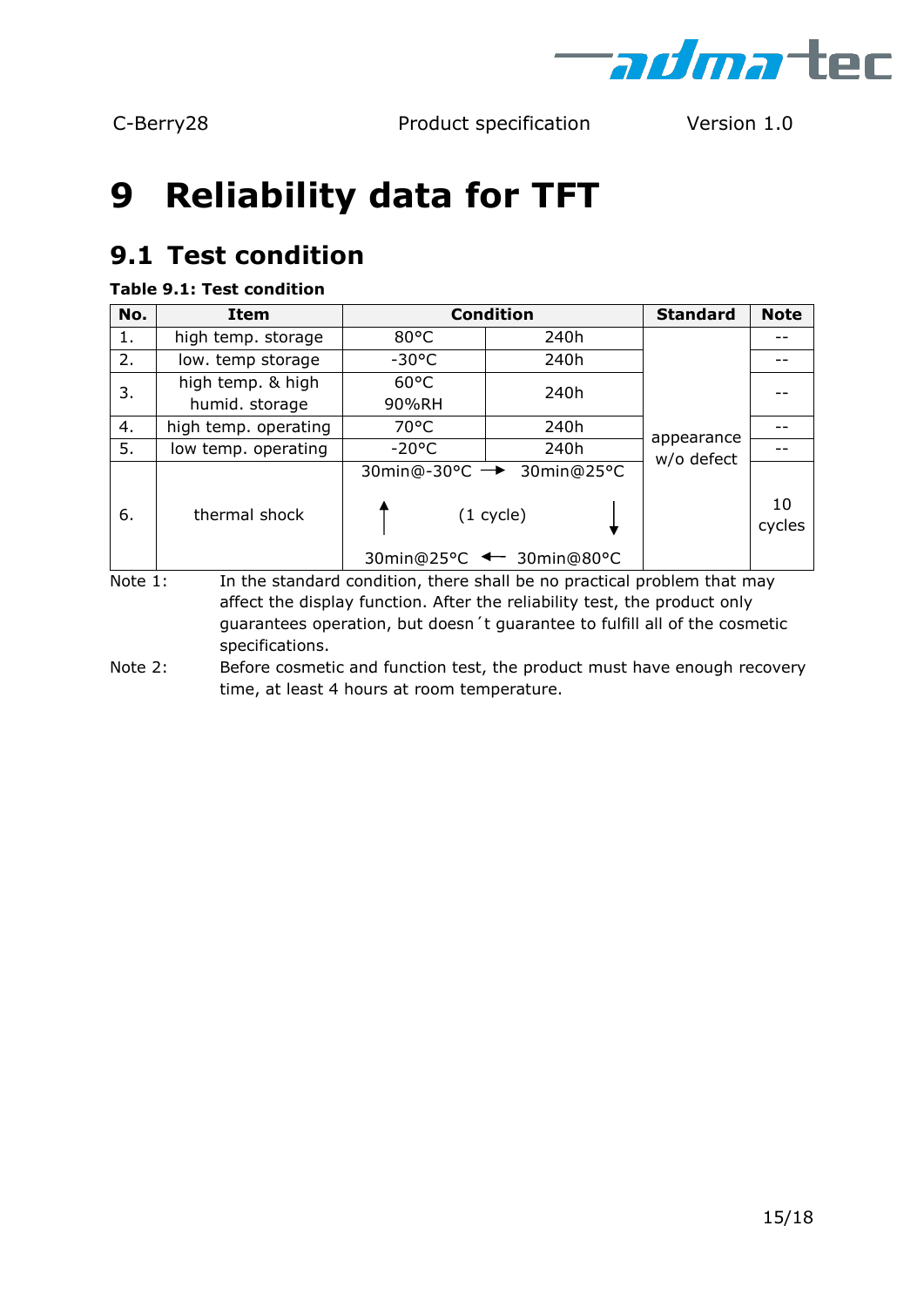

## <span id="page-15-0"></span>**10 Assembly**

Switch off the power of the Raspberry Pi. Plug the C-Berry28 with the Raspberry Pi such as shown in the [Figure 10.1.](#page-15-1) The final assembled module is depicted in [Figure 10.2.](#page-15-2)



**Figure 10.1: Plug C-Berry28 to Raspberry Pi**

<span id="page-15-2"></span><span id="page-15-1"></span>

**Figure 10.2: Final assembly**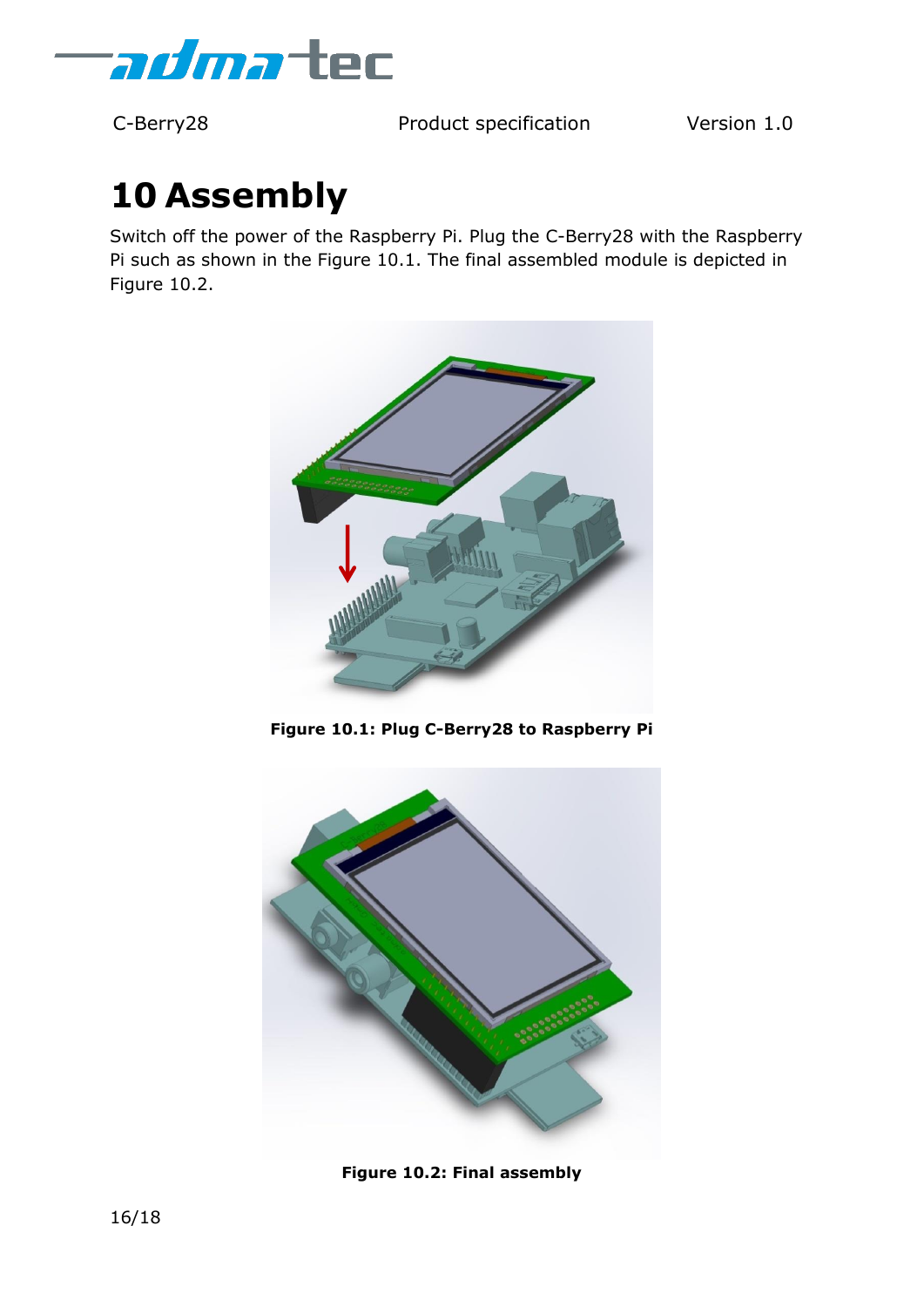

## <span id="page-16-0"></span>**11 Drawing**

### <span id="page-16-1"></span>**11.1 Drawing of TFT Module with TFT Adapter**



**Fig 11.1: Drawing of TFT Module with TFT Adapter**